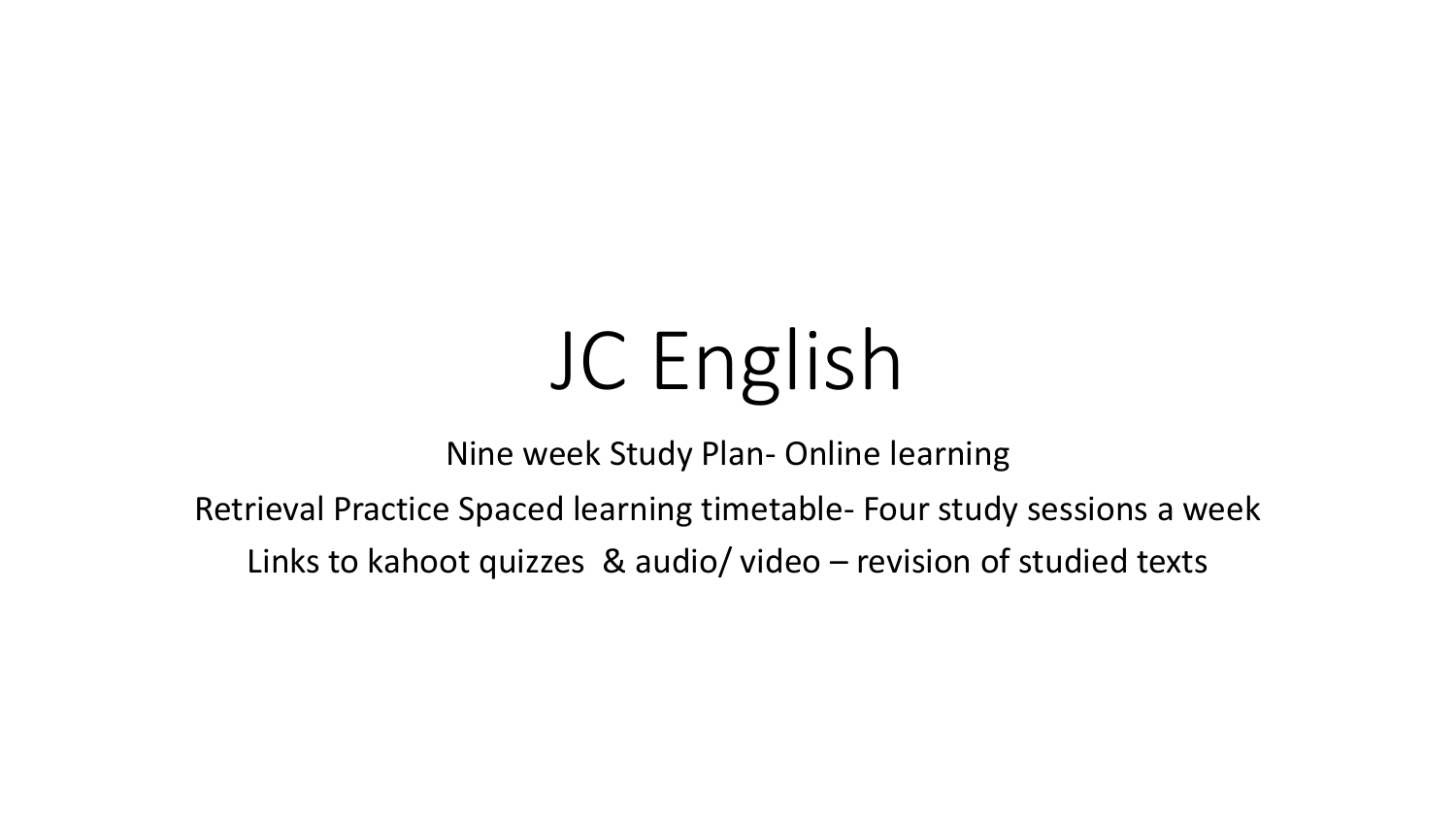## **Spaced Retrieval Practice – 9 Week timetab**

| Week 1 | Brain dump                        | Create a sketch-note                       | Kahoot                                                                   |
|--------|-----------------------------------|--------------------------------------------|--------------------------------------------------------------------------|
|        | Son of Rambow                     | Trash                                      | <b>Poetic Techniques</b>                                                 |
| Week 2 | Brain dump                        | Create a sketch-note                       | Kahoot                                                                   |
|        | Romeo & Juliet                    | <b>Blood Brothers</b>                      | <b>Persuasive Writing</b>                                                |
| Week 3 | Brain dump                        | Create a sketch-note                       | Kahoot                                                                   |
|        | Trash                             | Son of Rambow                              | <b>Descriptive writing</b>                                               |
| Week 4 | Brain dump<br>Descriptive writing | Create a sketch-note<br><b>Animal Farm</b> | Kahoot<br><b>Conflict Poetry</b><br><b>And this</b><br>And also this one |
| Week 5 | Brain dump                        | Create a sketch-note                       | Kahoot                                                                   |
|        | Poetic Techniques                 | Romeo & Juliet                             | <b>Trash</b>                                                             |
| Week 6 | Brain dump                        | Create a sketch-note                       | Kahoot                                                                   |
|        | Animal Farm                       | Conflict poetry                            | Son of Rambow                                                            |
| Week 7 | Brain dump                        | Create a sketch-note                       | Kahoot                                                                   |
|        | <b>Persuasive Writing</b>         | Descriptive writing                        | <b>Blood Brothers</b>                                                    |
| Week 8 | Brain dump                        | Create a sketch-note                       | Kahoot                                                                   |
|        | <b>Blood Brothers</b>             | Poetic Techniques                          | <b>Animal Farm</b>                                                       |
| Week 9 | Brain dump                        | Create a sketch-note                       | Kahoot                                                                   |
|        | Conflict poetry                   | Persuasive writing                         | Romeo & Juliet                                                           |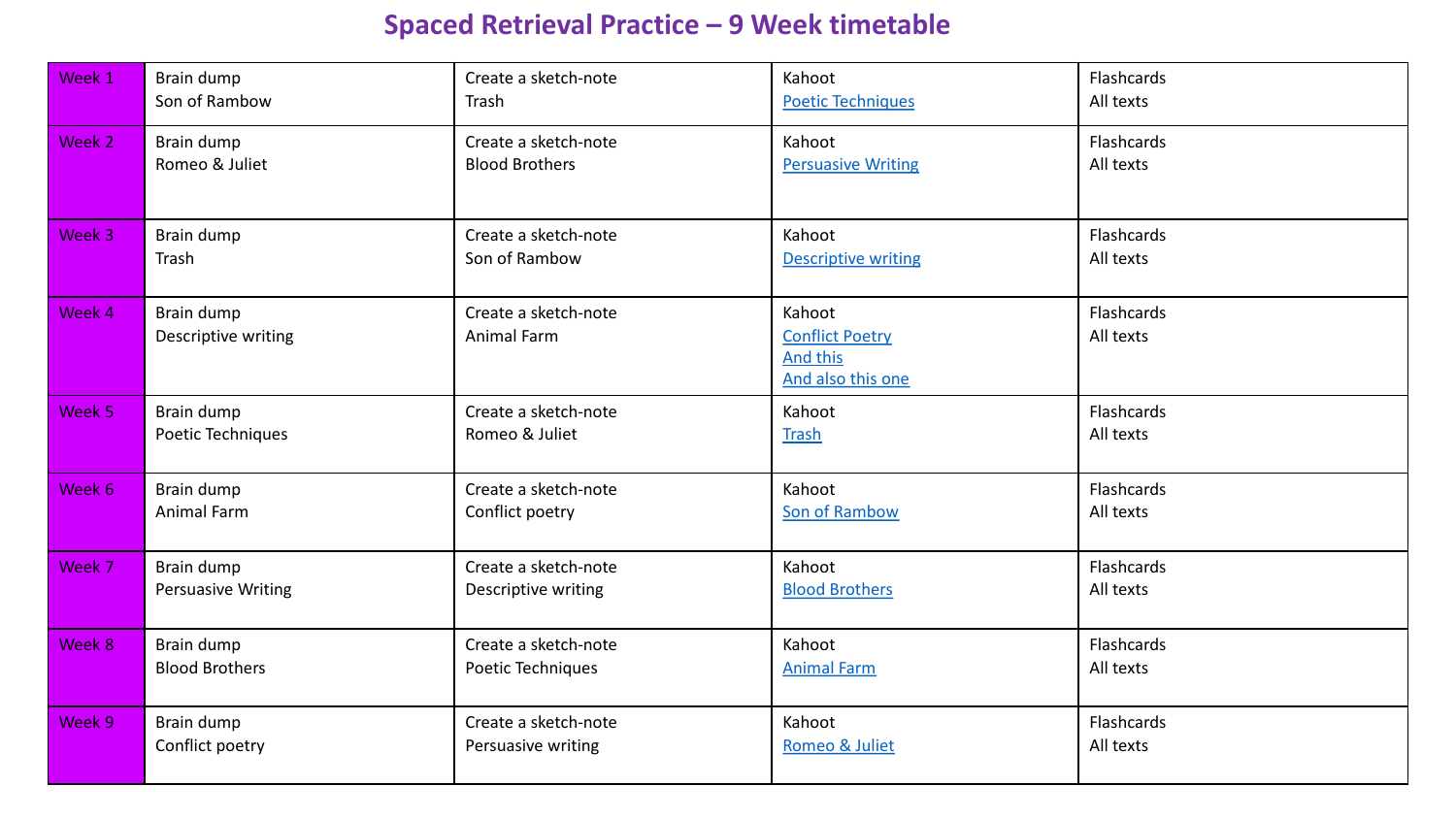# Effective Study Techniques explained



Kahoot!

#### **Sketch-Note**

Students create their dual- coded notes on specific texts focusing on themes, characters, techniques & Setting



Created by Viral faisalovers

**Studied texts- Flash-cards**

Students create sets of dual-coded flashcards for key texts. Students test themselves on knowledge of quotes and elaborate and connect to key moments from texts

## **Kahoot**

Live retrieval practice low stakes quiz on texts and writing techniques. Instant feedback on where they are at in their learning



### **Critical Vocabulary Flashcards**

Students create flashcards with English specific critical vocabulary (E.g: Alliteration, Narrative structure) and include multiple examples from texts they have encountered



#### **Brain Dump**

Dump everything you know about a topic on to a blank page. Once your brain is "emptied"- go check your notes/ text book to see what you do and don't know.